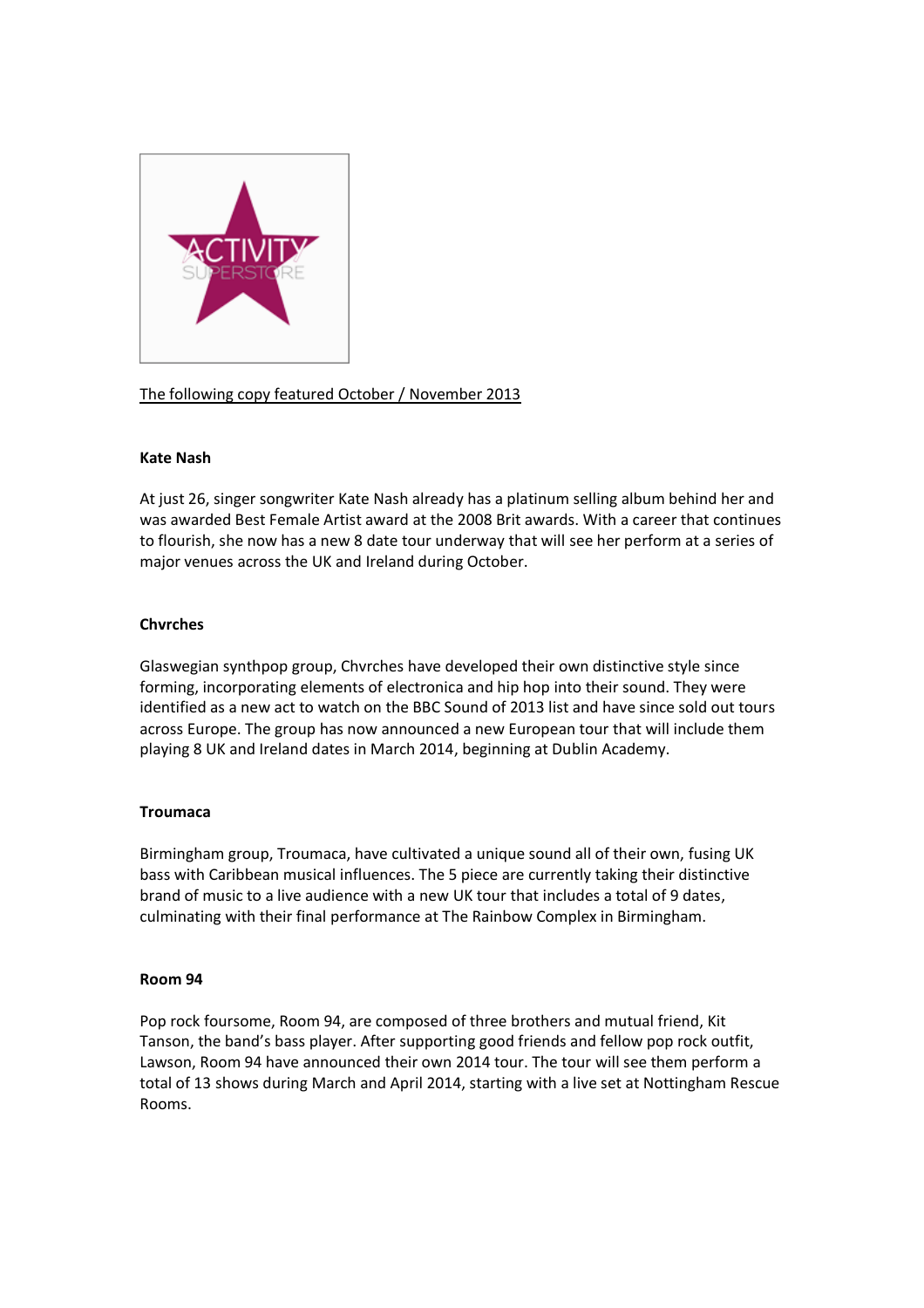## **Metz**

With their raw, no nonsense brand of heavy punk rock, the three members of Canadian group, Metz, have a reputation for their loud, high energy live shows. Having played a small selection of UK dates earlier this year, the trio will be returning in the New Year to perform 4 new shows in Manchester, Glasgow, Leeds and Brighton.

## **Nile**

Nile are a US Death Metal act that incorporate Egyptian imagery and lyrics into their music. The group recently performed a rare selection of live dates in September 2013 as part of their At the Gate of Sethu European tour. During the 7 date tour they were supported by fellow death metal group, Ex Deo and black metal act, Svart Crown.

## **The Family Rain**

The three band members of The Family Rain, also brothers, are a blues rock group from Bath. Having supported The Courteeners earlier this year, Family Rain are now underway on their own UK tour. The tour includes 13 dates during October and November, with the final live show held at Thekla, Bristol.

## **Vista Chino**

Having reformed in 2010, American rock band Vista Chino, formerly known as Kysuss Lives, have announced a live tour that will see them play 7 dates around the UK. Riding off the back of their latest album release, Peace, fans of the legendary rock group will no doubt be quick to snap up tickets.

#### **The Jim Jones Revue**

Ever since their self titled debut album, the 4 members of The Jim Jones Revue have distinguished themselves with their 1950s rock n roll sound. The band are now playing live around the UK on a 7 date tour that will see them finish up with a performance at Electric Brixton in London.

#### **Temples**

Formed back in 2012, Temples have earned praise from artists such as former Oasis singer songwriter, Noel Gallagher, with a sound that has been often described as Psychedelic Rock. The Kettering based group are currently working their way through a 19 date tour as they perform hits penned by the songwriting talents of joint vocalists and guitarists, James Bagshaw and Thomas Warmsley.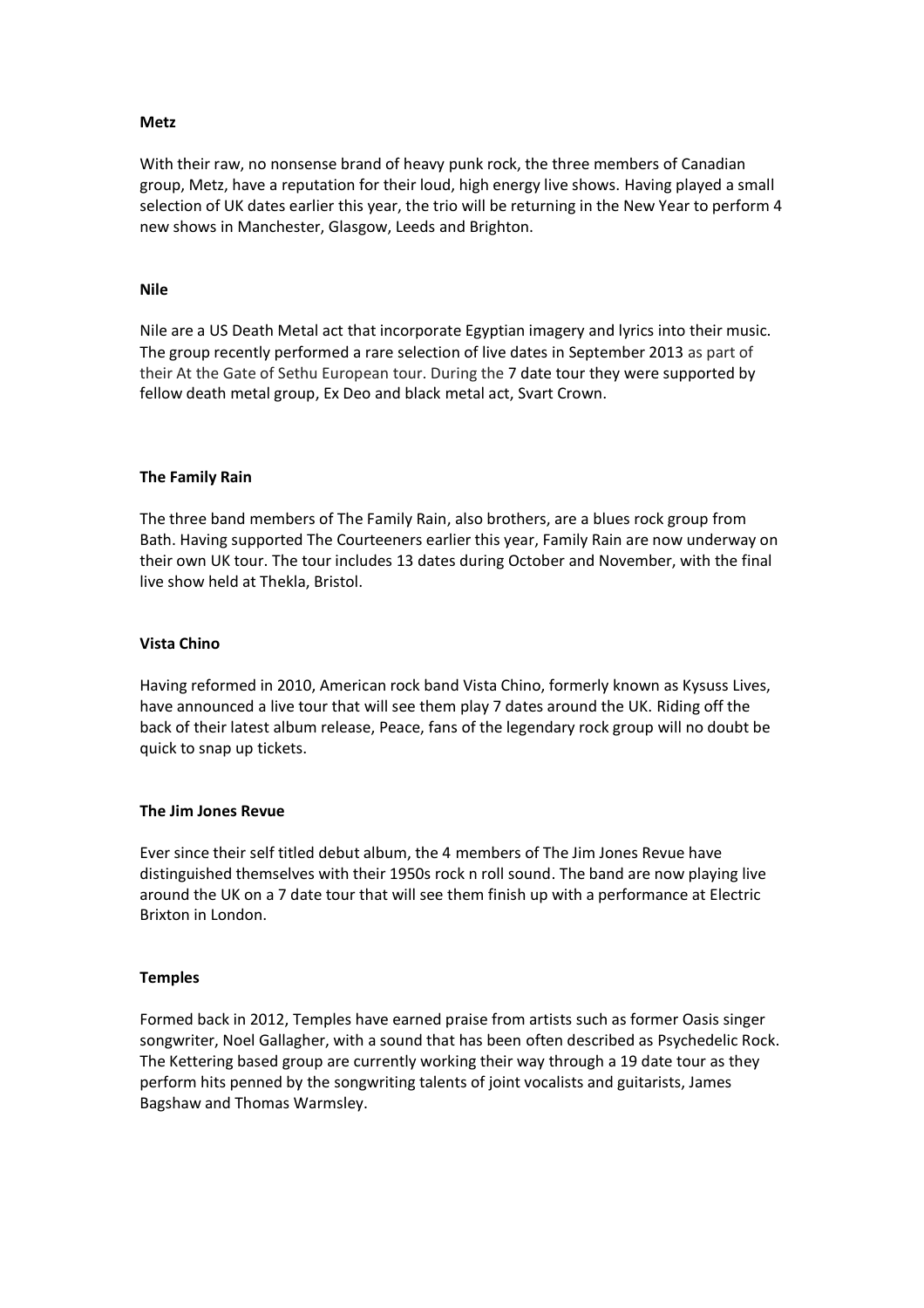## **Reckless Love**

Reckless Love are a Finnish glam metal band who started out life performing covers of their rock idols, Guns n Roses. Since those early days, the band have found success writing their own material and recently performed a 5 date UK tour. The live shows received overwhelmingly positive reviews from fans of the band as they performed hits from their 3 albums, including their latest album release, Sprit.

## **Orange**

Hailing from Los Angles, California, the four founding members of Orange were old school friends. At a young age, they quickly found fame but the pop punk band recently lost two of those original members. Now, with two new guitarists onboard, the new look foursome can be seen playing live around the UK. Their latest tour includes performances from their 3 studio albums and will culminate with a live show at O2 Academy in Birmingham.

## **Motionless in White**

American metal act, Motionless in White, have been together for 8 years now and through the years they have acquired a cult following of loyal fans. The six members of the group recently brought their music to a live audience, performing a series of dates in September on their Infamous tour. Fans were also able to enjoy performances from Motionless in White's two support acts, The Defiled and Glamour Of The Kill.

#### **Ethan Johns**

For much of his career, Ethan Johns has worked behind the scenes in the music industry as a record producer and engineer. But now, he has begun to build a musical career of his own as a singer songwriter. Earlier this year, Ethan went on a 15 date tour, performing material from his debut solo album, If Not Now Then When.

#### **Dave Haus**

Before establishing his own career as a solo artist, American singer songwriter, Dave Haus, was a musician in a number of bands, including Paint it Black and more recently, The Loved Ones. Now heading out on his own tour, Dave Haus will be performing 7 dates in November and December, giving fans a chance to see him bring his own material to life on stage. The final night of the tour will be held at The Cluny, Newcastle.

#### **Less than Jake and Reel Big Fish**

Less than Jake and Reel Big Fish are both American Ska Rock groups that have built up a strong and loyal following in the UK. Both groups are known for their wild live performances and in 2014, the two groups will be teaming up as they hit the road on a joint tour. In total, they will be playing 14 dates in the UK throughout February 2014.